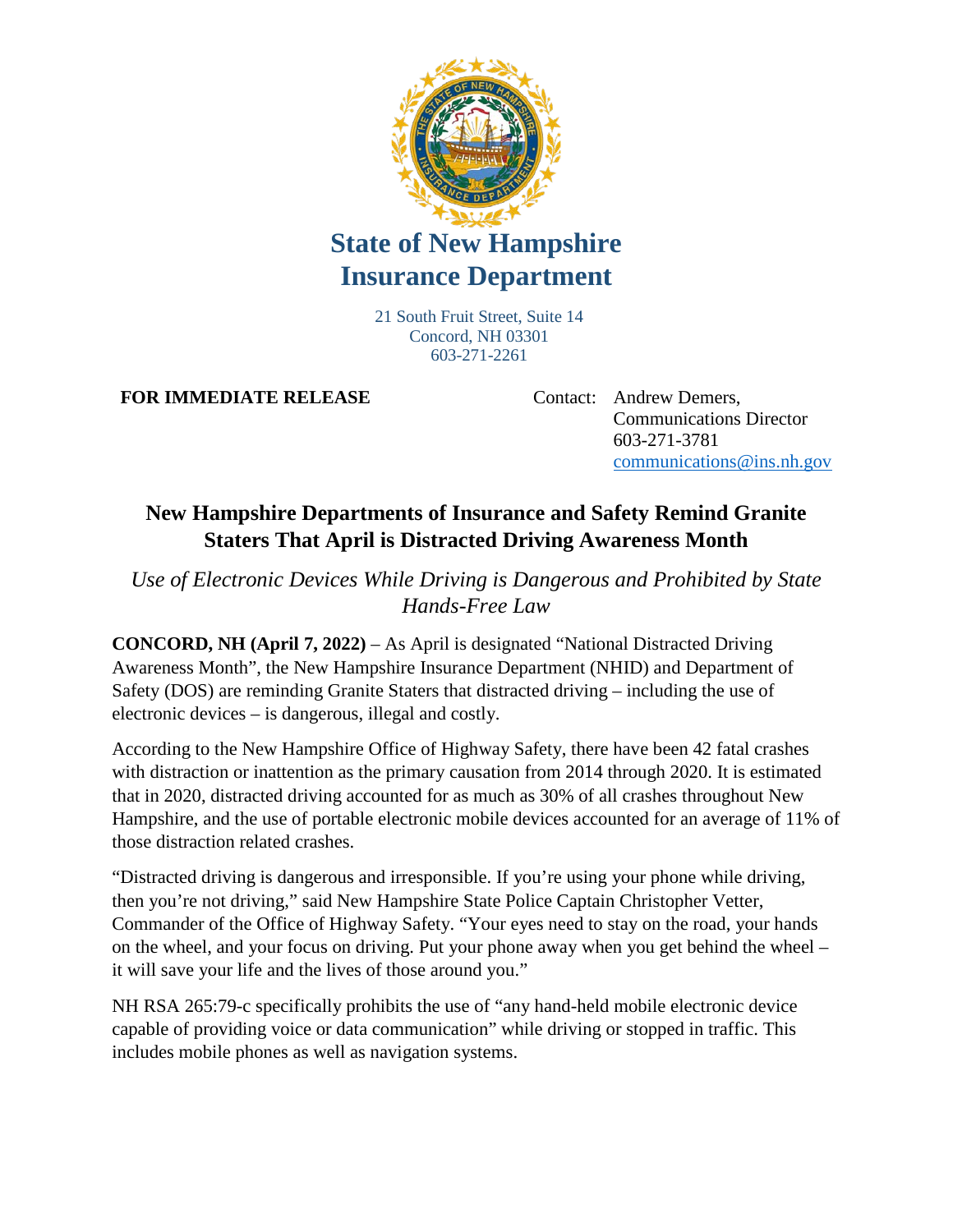

## **State of New Hampshire Insurance Department**

21 South Fruit Street, Suite 14 Concord, NH 03301 603-271-2261

"Distracted driving is extremely dangerous. It's not only a potentially deadly endeavor, it can be costly to insurance consumers, as well," said New Hampshire Insurance Commissioner Christopher Nicolopoulos. "In addition to the resulting fines, consumers may see a significant increase in their insurance premiums if they receive a distracted driving ticket. We urge Granite Staters to drive safely and avoid any distractions when they're behind the wheel."

In New Hampshire, fines for distracted driving tickets range from \$100 plus penalty assessment for a first offense, \$250 plus penalty assessment for a second offense and \$500 plus penalty assessment for any subsequent offense within a 24-month period.

"Safety should be the number one concern for drivers on New Hampshire's roadways – for themselves, their passengers and their fellow citizens," said Department of Safety Assistant Commissioner Eddie Edwards. "Our message is simple: It is illegal and potentially deadly to use an electronic device while you're operating a motor vehicle. Stay focused on safe vehicle operation and wait to talk or text until you're at your destination."

Beginning Thursday, April 7, 2022, the New Hampshire Office of Highway Safety and local law enforcement partners will take part in "Connect 2 Disconnect", a national distracted driving enforcement and awareness initiative. The goals of this initiative are to demonstrate a commitment to enforcing texting laws and to reduce traffic crashes caused by distracted drivers, ultimately preventing injuries and deaths associated with cell phone use and texting while driving.

"As we kick of National Distracted Driving Month, AAA wants to remind drivers about the importance of focusing on the road ahead and not on their smartphones," said Daniel Goodman, Public Affairs Manager at AAA Northern New England. "Help reduce the number of these preventable tragedies by putting down your phone – because lives depend on it. Just like you wouldn't drive intoxicated, don't drive intexticated."

## **The New Hampshire Insurance Department Can Help**